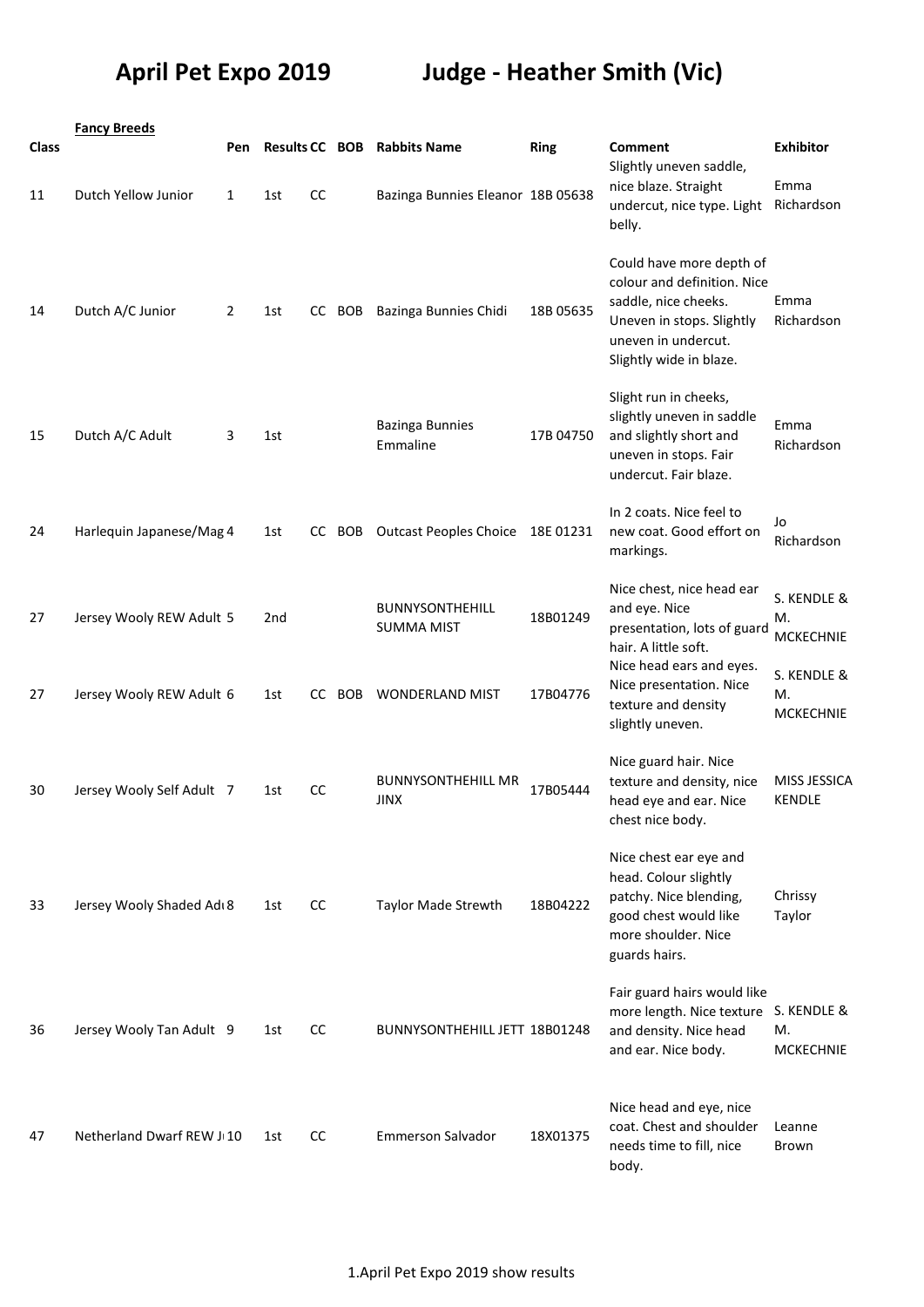| 150   | Dwarf Lop REW Adult         | 23  | 1st | cc        |        | Infinity Mishka                              | 18C00674    | Nice body, nice ears well<br>furred. Nice crown head<br>needs to fill. Nice<br>presentation. 2.102kg                           | Julia Khoury                          |
|-------|-----------------------------|-----|-----|-----------|--------|----------------------------------------------|-------------|--------------------------------------------------------------------------------------------------------------------------------|---------------------------------------|
| Class | <b>Lop Breeds</b>           | Pen |     |           |        | <b>Results CC BOB Rabbits Name</b>           | <b>Ring</b> | <b>Comment</b>                                                                                                                 | <b>Exhibitor</b>                      |
| 96    | Thrianta Adult              | 22  | 1st |           |        | CC BOB PRIMEKA ERIC                          | 16D01489    | Nice top colour, nice coat.<br>Slightly pale underneath<br>and tail. Nice type, white<br>tail.                                 | S. KENDLE &<br>M.<br><b>MCKECHNIE</b> |
| 91    | <b>Tan Kitten</b>           | 21  | 2nd |           |        | <b>Outcast Tattle Tale</b>                   | 18B 05633   | Round triangle, good pea<br>spots. Good tanning.                                                                               | Jo<br>Richardson                      |
| 91    | Tan Kitten                  | 20  | 1st |           |        | CC BOB Outcast Fairy Tale                    | 18B 03921   | Nice pea spots, nice<br>triangle, good tan line<br>better tail colour than 2nd                                                 | Jo<br>Richardson                      |
| 66    | Netherland Dwarf AOC A 19   |     | 1st | CC        |        | <b>BUNNYSONTHEHILL</b><br><b>FIRECRACKER</b> | 16X03466    | Well presented. Nice<br>crown streak. Nice short<br>ear. Nice ear head and<br>eye, nice chest nice body.                       | S. KENDLE &<br>M.<br><b>MCKECHNIE</b> |
| 65    | Netherland Dwarf AOC Jt 18  |     | 1st |           |        | <b>Emmerson Fantasia</b>                     | 18X01377    | Love the coat. Nice even<br>silvering. Nice body nice<br>ear. Fair head, nice chest.                                           | Leanne<br>Brown                       |
| 63    | Netherland Dwarf Agouti 17  |     | 1st | <b>CC</b> |        | <b>Emmerson Winchester</b>                   | 18X01277    | Nice head eye and ear.<br>Nice chest and body.                                                                                 | Leanne<br>Brown                       |
| 63    | Netherland Dwarf Agouti 16  |     | 2nd |           |        | <b>BUNNYSONTHEHILL</b><br>Minnesota          | 17 X 01     | Nice definition. Nice ear<br>head and eye. Nice body,<br>coat spoilt by moult. Nice<br>chest.                                  | S. KENDLE &<br>M.<br><b>MCKECHNIE</b> |
| 60    | Netherland Dwarf Tan Ac 15  |     | 1st |           | CC BOB | <b>Emmerson Phoenix</b>                      | 17X00900    | Slightly rounded triangle.<br>Nice head eye and ear.<br>Nice ticking nice pea<br>spots. Nice chest.                            | Leanne<br>Brown                       |
| 60    | Netherland Dwarf Tan Ac 14  |     | 2nd |           |        | <b>BUNNYSONTHEHILL</b><br><b>WHISPA</b>      | 18X01290    | Nice head ear and eye.<br>Rounded triangle. Nice<br>pea spots. Nice body nice<br>type lovely head. Nice<br>chest nice ticking. | S. KENDLE &<br>M.<br><b>MCKECHNIE</b> |
| 56    | Netherland Dwarf Shade 13   |     | 1st | cc        |        | Candylane Viserion                           | 18X03289    | Nice ear head and eye and<br>chest for age. Nice<br>shading, nice body.                                                        | Leanne<br>Brown                       |
| 54    | Netherland Dwarf Self Ac 12 |     | 1st | CC        |        | PATCHWORK ICE MAGIC 14X06841                 |             | Nice head and eye, slightly S. KENDLE &<br>crossed ears. Nice body<br>nice chest.                                              | М.<br><b>MCKECHNIE</b>                |
| 48    | Netherland Dwarf REW A11    |     | 1st | cc        |        | Georgette Tait                               | 16X02403    | Nice body, slight bow to<br>ear. Nice head and eye.<br>Nice chest. Nicely<br>presented.                                        | Leanne<br>Brown                       |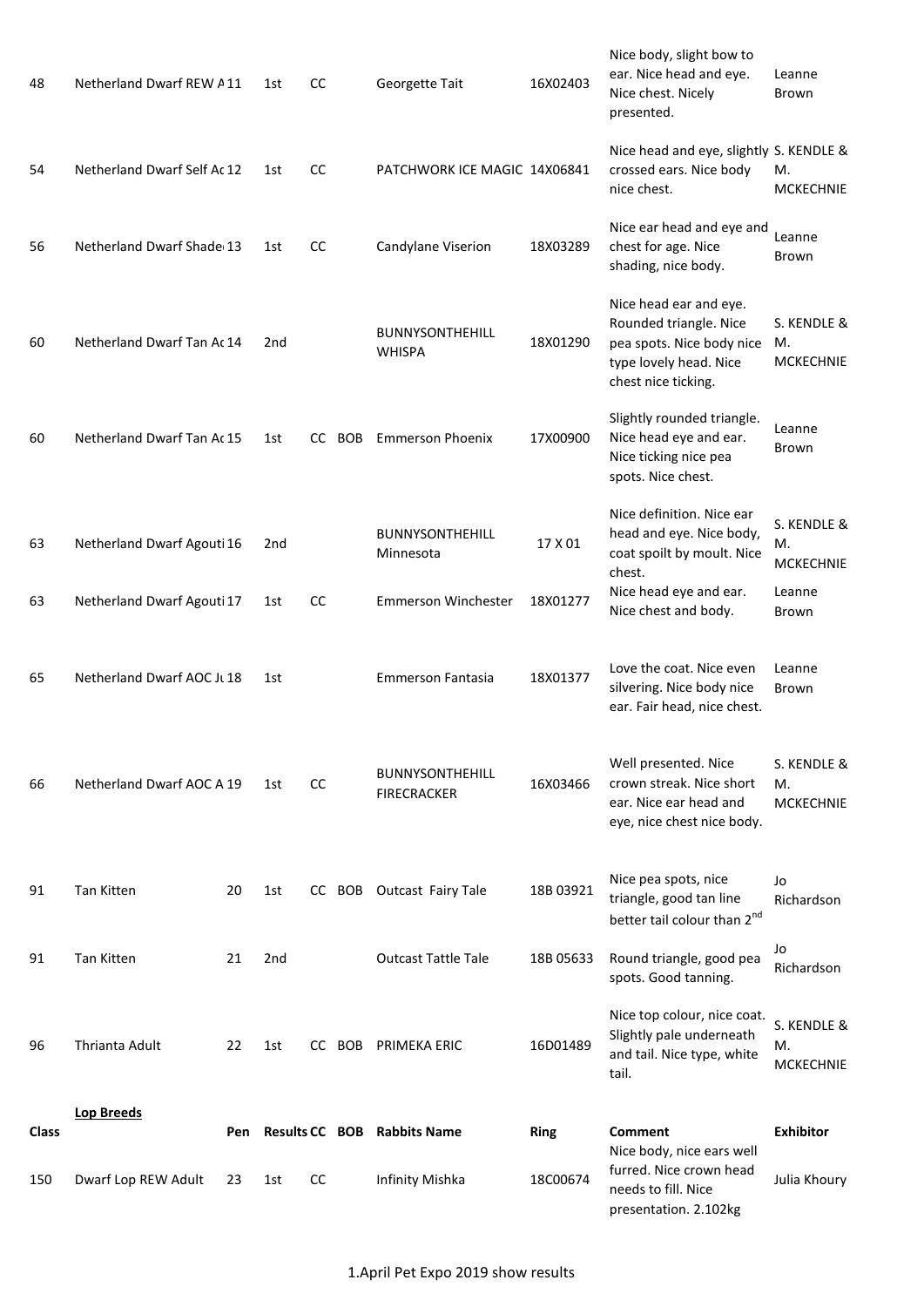| 153 | Dwarf Lop Self Adult         | 24 | 2nd |           | Infinity Dark Lord            | 15C00410 | Nice coat spoilt by few<br>white hairs. Nice head<br>ears and crown. Nice<br>body.                       | Julia Khoury                  |
|-----|------------------------------|----|-----|-----------|-------------------------------|----------|----------------------------------------------------------------------------------------------------------|-------------------------------|
| 153 | Dwarf Lop Self Adult         | 25 | 1st | CC        | Infinity Blue Clouds          | 17C01780 | Nice head ears and crown. Julia Khoury<br>Nice body. 1.994kg                                             |                               |
| 156 | Dwarf Lop Shaded Adult 26    |    | 1st | CC        | Infinity Heidi                | 18C01677 | Nice shading very slightly<br>narrow in shoulder. Nice<br>head crown and ear.<br>2.070kg                 | Julia Khoury                  |
| 157 | Dwarf Lop Tan Kitten         | 27 | 1st |           | <b>Infinity Todd</b>          | 19C00517 | Rounded triangle, nice<br>head and ears. Nice body,<br>coat lacking movement,<br>uneven.                 | Julia Khoury                  |
| 159 | Dwarf Lop Tan Adult          | 28 | 2nd |           | NIBBLENOSE WARRIOR            | 18C00696 | Nice ticking very even.<br>Good groin streaks. Fair<br>triangle. Fair ear carriage,<br>nice shape to ear | MISS JESSICA<br><b>KENDLE</b> |
| 159 | Dwarf Lop Tan Adult          | 29 | 1st | <b>CC</b> | Infinity Lil Griff            | 16C01467 | Nice body, nice head ears<br>and crown, colour a little<br>patchy. 2.220kg                               | Julia Khoury                  |
| 162 | Dwarf Lop Agouti Adult 30    |    | 1st | CC BOB    | PRIMEKA PIPKIN                | 18C20    | Nice head ears and crown.<br>Nice definition. Nice body.<br>2.318 kgs<br>Fair definition. Nice head      | MISS JESSICA<br><b>KENDLE</b> |
| 162 | Dwarf Lop Agouti Adult 31    |    | 2nd |           | <b>Infinity Connor</b>        | 17C01767 | ears and crown. Nice<br>body.                                                                            | Julia Khoury                  |
| 189 | Miniature Lop REW Adult 32   |    | 1st | CC        | BUNNYSONTHEHILL LOKI 18K04133 |          | Nice coat, well presented.<br>Nice body would like a<br>little more width on<br>shoulders. 1.358kgs      | MISS JESSICA<br><b>KENDLE</b> |
| 190 | Miniature Lop Self Kitten 33 |    | 2nd |           | Windara Periwinkle            | 19K00776 | Nice body for age. Nice<br>head for age. Nice colour,<br>watch condition.<br>Nice colour nice head and   | Renee<br>Milham               |
| 190 | Miniature Lop Self Kitten 34 |    | 1st |           | Windara Poppy                 | 19K00775 | ears. Slightly better<br>condition then 2nd today. Milham<br>Nice body.                                  | Renee                         |
| 192 | Miniature Lop Self Adult 35  |    | 1st | CC        | NIBBLENOSE PRINCE             | 18K01911 | Nice head ears and crown.<br>Nice body. Nice chest.<br>1.4kgs                                            | MISS JESSICA<br><b>KENDLE</b> |
| 192 | Miniature Lop Self Adult 36  |    | 3rd |           | NIBBLENOSE RAVEN              | 18K01913 | Slightly narrow in<br>shoulders. Nice head and<br>ears and crown. Would<br>like slightly fuller chest.   | MISS JESSICA<br><b>KENDLE</b> |
| 192 | Miniature Lop Self Adult 37  |    | 2nd |           | Noirerose Haven               | 18K01920 | Nice head ear and crown.<br>Nice body, nice chest,<br>colour a little patchy<br>today.                   | <b>Krystal Gibbs</b>          |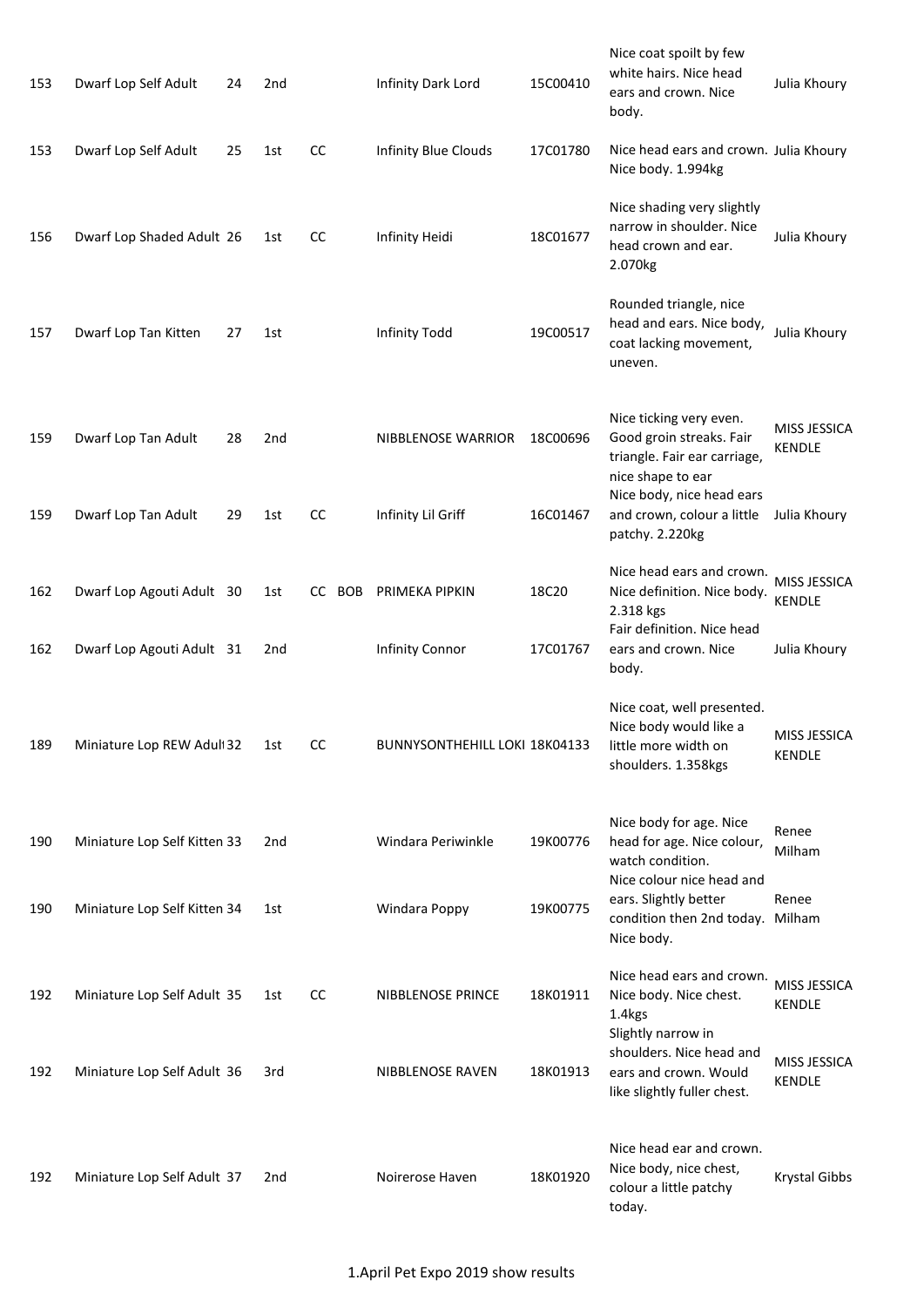| 195          | Miniature Lop Shaded Ac 38  |     | 1st             | cc        |        | Taylor Made Cracker<br>Jack               | 18K03000    | Nice head ears and crown.<br>Nice body and chest. Nice<br>shading, nice balance.<br>1.478kgs              | Chrissy<br>Taylor                       |
|--------------|-----------------------------|-----|-----------------|-----------|--------|-------------------------------------------|-------------|-----------------------------------------------------------------------------------------------------------|-----------------------------------------|
| 195          | Miniature Lop Shaded Ac 39  |     | 2nd             |           |        | Noirerose Ash                             | 17K01589    | Nice shading, nice head<br>ears and crown. Slightly<br>narrow in shoulder.                                | Krystal Gibbs                           |
| 198          | Miniature Lop Tan Adult 40  |     | 1st             |           | CC BOB | <b>WONDERLAND KOBE</b>                    | 17K01784    | Nice head, extended<br>rounded triangle. Nice<br>chest head ears and<br>crown. Nice body.<br>1.512kgs     | S. KENDLE &<br>M.<br><b>MCKECHNIE</b>   |
| 198          | Miniature Lop Tan Adult 41  |     | 2nd             |           |        | Noirerose Cascade                         | 18K03822    | Nice triangle. Nice head<br>ears and crown. Nice<br>chest nicely balanced.                                | Krystal Gibbs                           |
| <b>Class</b> | <b>Fur Breeds</b>           | Pen |                 |           |        | <b>Results CC BOB Rabbits Name</b>        | <b>Ring</b> | Comment                                                                                                   | <b>Exhibitor</b>                        |
| 225          | Fox - Silver Adult          | 42  | 1st             | CC        | BOB    | URBANBUNNIEZ BEAU                         | 17D02438    | Nice ticking, nice triangle,<br>nice pea spots, in 2 coats.                                               | <b>MISS JESSICA</b>                     |
| 225          | Fox - Silver Adult          | 43  | 2 <sub>nd</sub> |           |        | URBANBUNNIEZ<br>JEZZABELLE                | 17D02964    | 3.364kgs<br>Nice ticking, nice triangle,<br>nice pea spots, colour<br>spoilt by moult.                    | KENDLE<br>MISS JESSICA<br><b>KENDLE</b> |
| 237          | Satin Ivory Adult           | 44  | 1st             | cc        |        | CnK Thumper                               | 18E01236    | Nice satinization, nice<br>head. Fair dencity. Fair<br>texture. 3.104kgs                                  | Cathy &<br>Krystal<br>Sharpe            |
| 248          | Satin Agouti Junior         | 45  | 1st             |           |        | CnK Oceans 11                             | 18E03585    | Nice texture abd dencity<br>for age. Nice satinization.                                                   | Cathy &<br>Krystal<br>Sharpe            |
| 249          | Satin Agouti Adult          | 46  | 1st             |           |        | CC BOB CnK Tinkerbell                     | 18E01240    | Nice texture and density.<br>Would like a little longer<br>in coat.                                       | Cathy &<br>Krystal<br>Sharpe            |
| <b>Class</b> | <b>Rex Breeds</b>           | Pen |                 |           |        | <b>Results CC BOB Rabbits Name</b>        | <b>Ring</b> | Comment                                                                                                   | <b>Exhibitor</b>                        |
| 312          | Miniature Rex Ermine Ad 47  |     | 1st             |           |        | CC BOB Outcast White Wedding 18B 03890    |             | Nice texture and density<br>nice coat. Slightly open in<br>coat. 1.832kgs                                 | Jo<br>Richardson                        |
| 315          | Miniature Rex Self Adult 48 |     | 1st             | <b>CC</b> |        | <b>Outcast Black Dog</b>                  | 18B 01401   | Nice texture. Slightly<br>open, spoilt by moult.<br>1.846kgs                                              | Jo<br>Richardson                        |
| 321          | Miniature Rex Tan Adult 49  |     | 1st             | cc        |        | Outcast Rain on the<br>Scarecrow          | 17B 02294   | Nice triangle. Nice pea<br>spots. Slightly open in<br>coat. Nice colouring nice<br>tan lines. 1.974kgs    | Jo<br>Richardson                        |
| 323          | Miniature Rex Agouti Jun 50 |     | 1st             | cc        |        | <b>Bazzasbunnies Money</b><br>For Nothing | 18B04001    | Coat uneven, would like a<br>thicker base colour. Lacks<br>density today. Nice groin<br>streeks. 2.074kgs | Karen<br>Messenger                      |